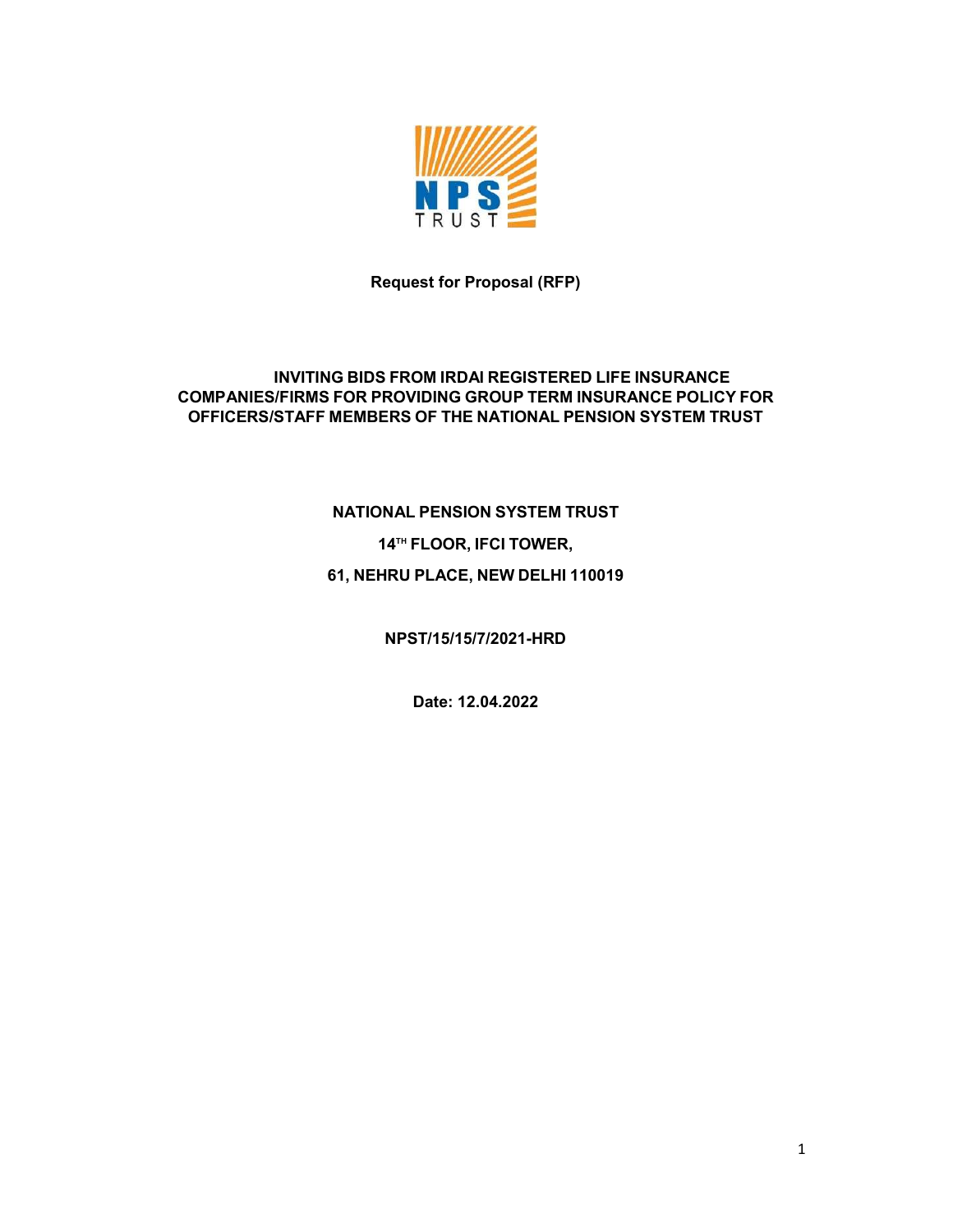#### **Table of Contents**

| 8. Additional options that the selected insurer should provide to the employees of |  |
|------------------------------------------------------------------------------------|--|
|                                                                                    |  |
| Annexure I - Details of Employees for Group Term Life Insurance Policy             |  |
|                                                                                    |  |
|                                                                                    |  |
|                                                                                    |  |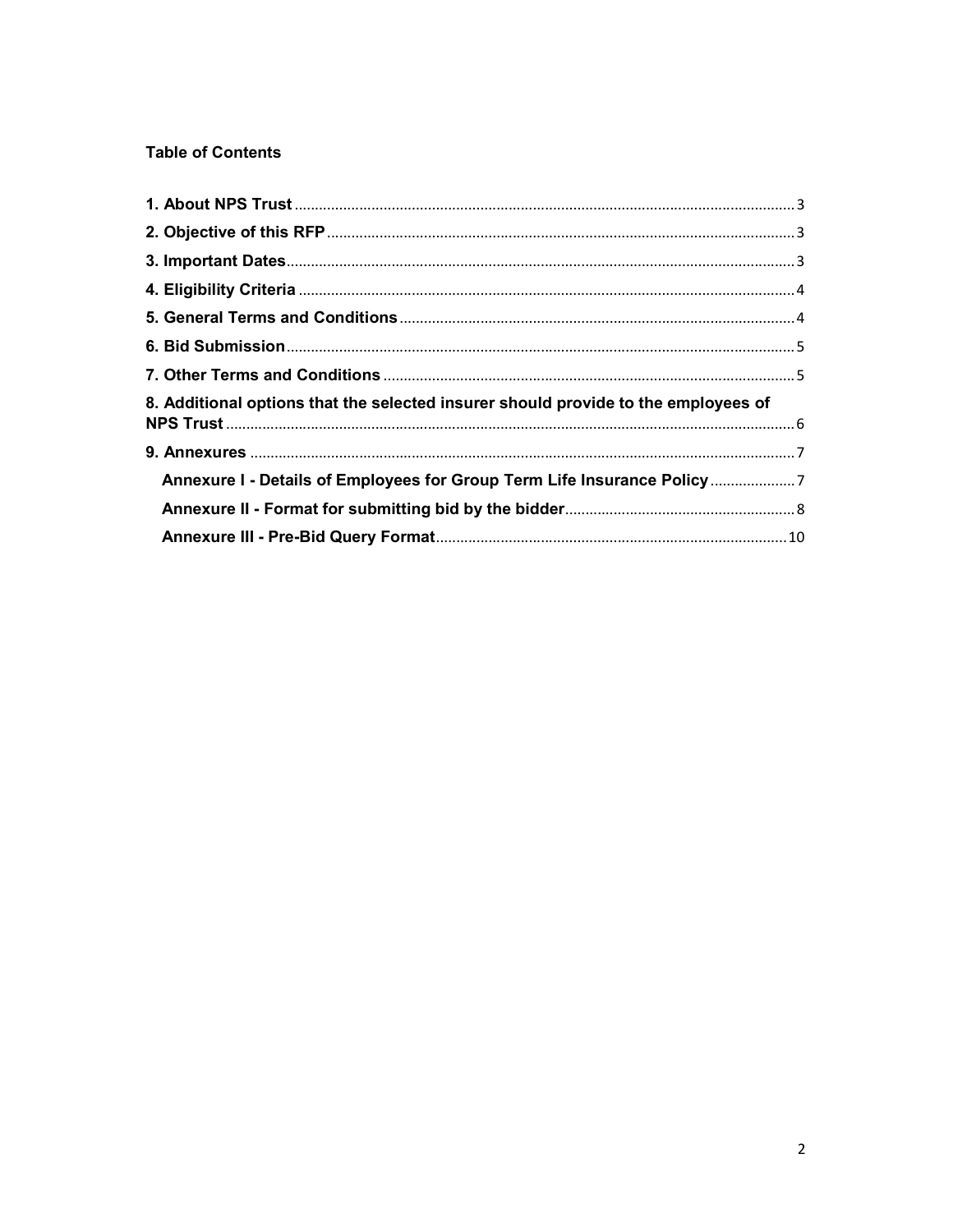#### 1. About NPS Trust

National Pension System Trust (NPST) was established by PFRDA as per the provisions of the Indian Trusts Act of 1882 for taking care of the assets and funds under the NPS in the best interest of the subscribers. The powers, functions and duties of NPS Trust are laid down under the PFRDA (National Pension System Trust) Regulations 2015, besides the provisions of the Trust deed dated 27.02.2008. NPS Trust is the registered owner of all assets under the NPS architecture which is held for the benefit of the subscribers under NPS.

#### 2. Objective of this RFP

The objective is to get a Comprehensive Group Term Life Insurance for the employees of NPS Trust and is required to be managed at high service levels in the most cost-effective manner. NPS Trust invites bids for the same from the IRDA registered insurers having the flexibility to respond to NPS Trust's current and changing needs.

NPS Trust intends to get the coverage under the Group Term Life Insurance Policy for total of 20 staff members for a capital sum insured of Rs.19,96,88,830/-. The list of employees along with their respective sum insured, date of birth is enclosed in Annexure-I.

NPS trust has not taken any such policy in the past. The employees of NPS Trust have joined the organization not earlier than 1.5 years from the date of this RFP and there has been NIL death claims since then.

| RFP number / reference                                                                               | NPST/15/15/7/2021-HRD                                                                                        |                 |
|------------------------------------------------------------------------------------------------------|--------------------------------------------------------------------------------------------------------------|-----------------|
| Date of issue of the RFP                                                                             | 12.04.2022                                                                                                   | Time: 12:00 hrs |
| Primary point of contact for TOR<br>process and technical pre-bid<br>queries                         | Name: Mr. Ashish Kumar<br>Designation: Manager - HRD<br>Email: mgr6-npst@npstrust.org.in<br>Ph: 011 47207700 |                 |
| Last date for submission of queries                                                                  | 18.04.2022, 12:00 hrs                                                                                        |                 |
| Pre-bid meeting                                                                                      | 20.04.2022, 11:00 hrs                                                                                        |                 |
| Date of publishing corrigendum /<br>query clarification (if any)                                     | 22.04.2022                                                                                                   |                 |
| Last date of submission of bids (Bids<br>to be submitted in sealed envelopes<br>to NPS Trust office) | 02.05.2022, 12:00 hrs                                                                                        |                 |
| Opening of bid                                                                                       | 04.05.2022, 11:00 hrs                                                                                        |                 |
| Announcement of results                                                                              | 05.05.2022                                                                                                   |                 |
| Place of submission and opening of<br><b>Bid</b>                                                     | NPS Trust, 14 <sup>th</sup> Floor, IFCI Tower, 61,<br>Nehru Place, New Delhi 110019                          |                 |
| <b>Address for Communication</b>                                                                     | NPS Trust, 14 <sup>th</sup> Floor, IFCI Tower, 61,<br>Nehru Place, New Delhi 110019                          |                 |

#### 3. Important Dates

The corrigendum / bid clarification, if any will be communicated through NPS Trust website / CPP portal.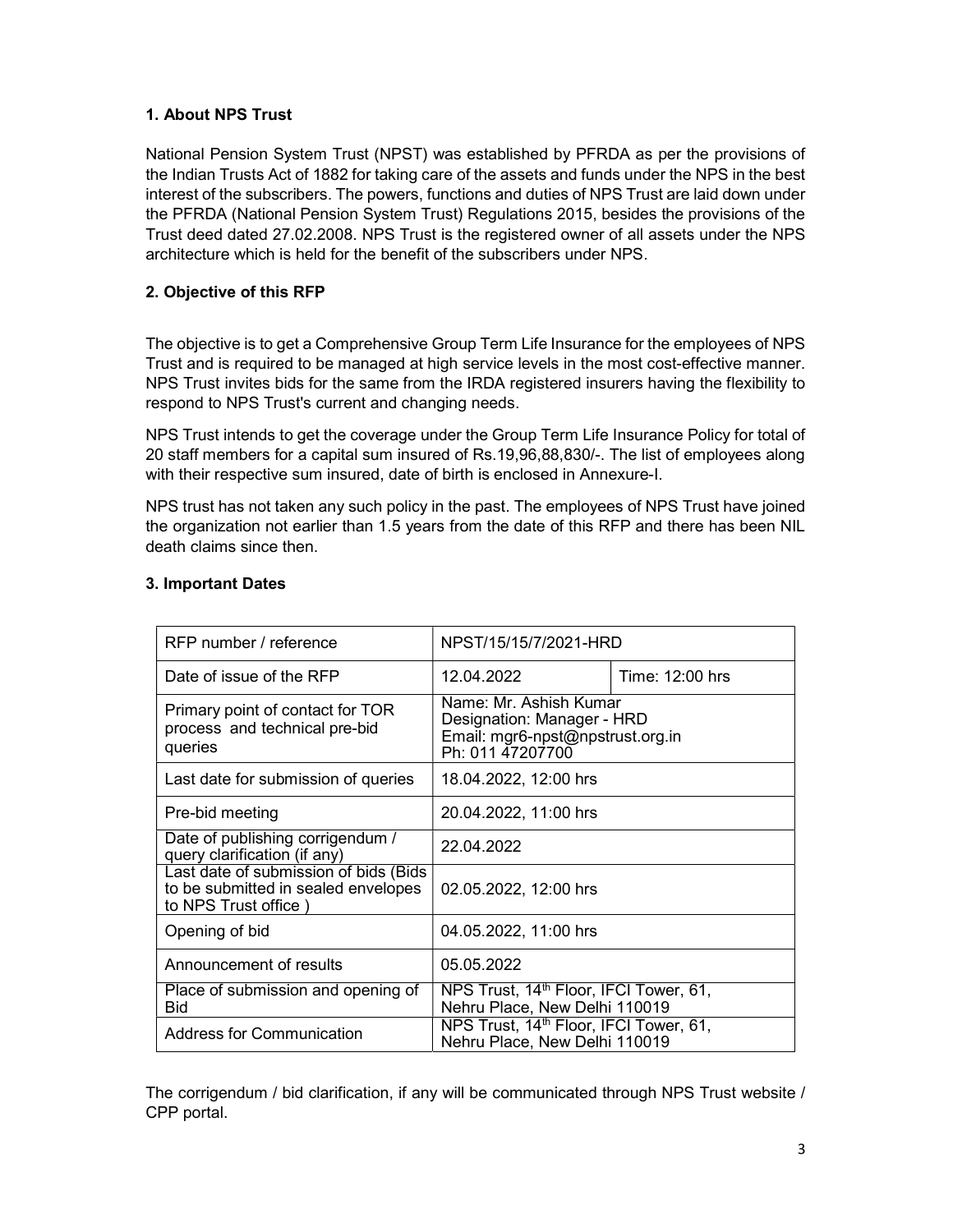The queries are to be submitted as per the format in Annexure-III to the mail ID mgr6 npst@npstrust.org.in

### 4. Eligibility Criteria

| <b>S. No.</b> | Criteria                                         | <b>Document Required</b>      |
|---------------|--------------------------------------------------|-------------------------------|
|               | The bidder should be a well-established and      | Certified copy of valid       |
|               | reputed life insurance firm/company in India     | registration / license issued |
|               | which is registered/licensed by IRDA             | by IRDA                       |
| 2             | The bidder should not have been blacklisted/     | Self-Declaration.             |
|               | barred/ disqualified by any regulatory/statutory |                               |
|               | body/govt organization/PSU in past 3 Years       |                               |
| 3             | The bidder should have Minimum Claim             | Self-Declaration.             |
|               | Settlement Ratio of 90% during last 3 financial  |                               |
|               | vears                                            |                               |
| 4             | The bidder should have been in the line of       | Self-Declaration of           |
|               | business of providing term life insurance for at | underwriting Group Term       |
|               | least five years.                                | Life insurance policy in last |
|               |                                                  | five years.                   |
| 5             | The bidder should have a minimum net worth of    | Certified<br>copy of Annual   |
|               | Rs. 500 Crore as on March 31, 2021               | Report for the year ended     |
|               |                                                  | 31st March, 2021 along with   |
|               |                                                  | net worth as on that date     |
|               |                                                  | duly certified by auditor /   |
|               |                                                  | <b>Chartered Accountant</b>   |

#### 5. General Terms and Conditions

5.1 The policy should provide comprehensive term insurance coverage. The bid should comply with the following terms and conditions broadly;

#### I. Mandatory benefits:

- a) Death Benefit irrespective of any reason.
- b) Mid-term inclusion/ separation of employees during the term of policy.
- c) Proportionate mid-term separation premium refund on account of separation of employee due to any reasons from the date of separation.
- d) The premium payment with respect to fresh enrolments during the term of policy would be paid on pro-rata basis.
- II. The tenure of policy will be for one year from the date of issuance i.e. the date on which the cover starts. Bid submitted for a lesser tenure or shorter period shall be rejected as non-responsive
- III. The bid submitted should be unconditional without containing any provision relating to "Premium/Claims Review/Waiting Period" or any other conditions at any time prior or during the tenure of policy.
- IV. The bidder will have to extend the group term life insurance cover without any medical examination/ medical test of the employees of NPS Trust at any time prior or during the tenure of policy.
- V. The total price quoted should be inclusive of applicable duties, levies and charges, GST etc. All costs should be given in Figures and Words. No cost escalation will be permitted other than on account of levy of statutory taxes, if any. Any upward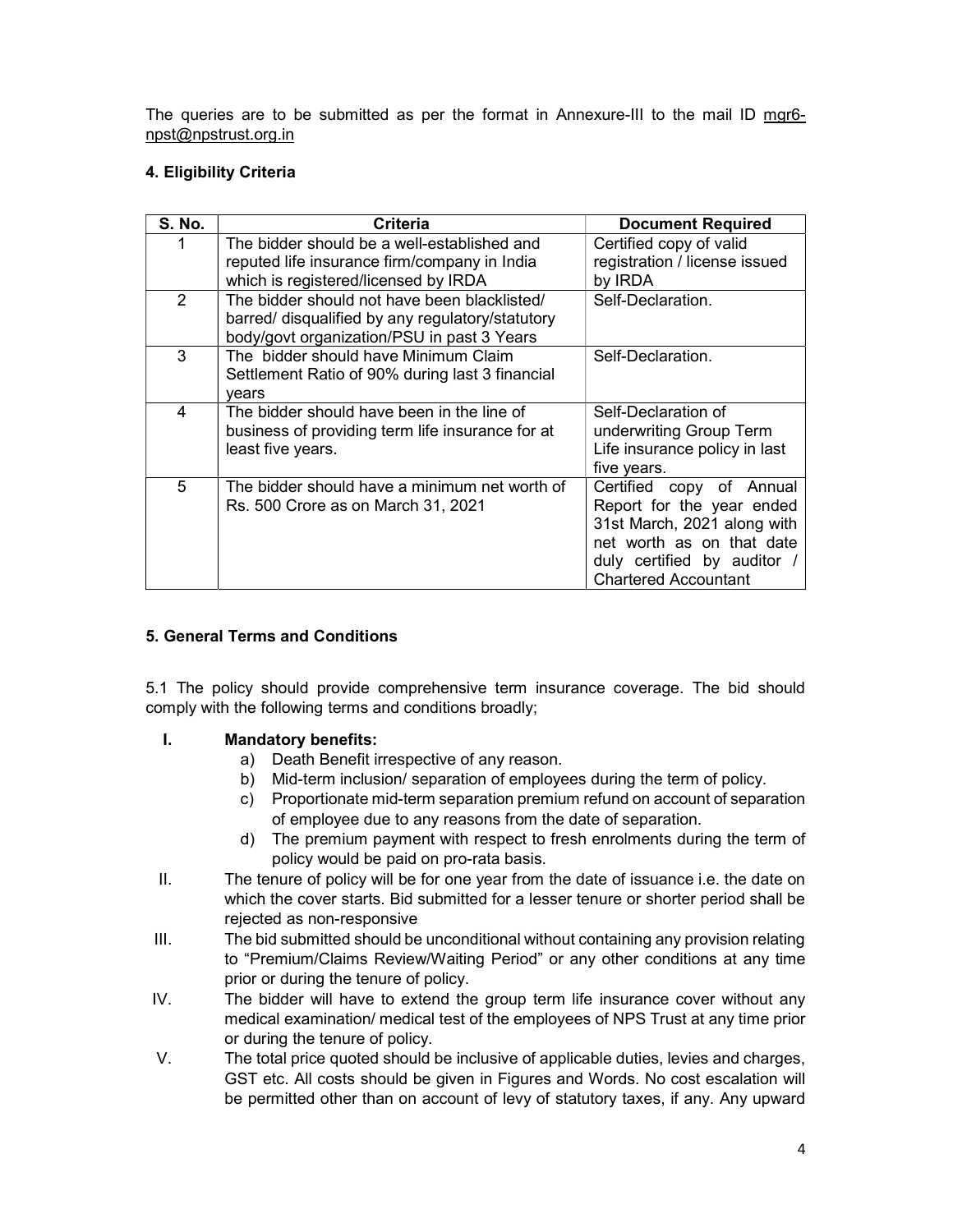revision in applicable taxes will be borne by NPS Trust and benefit of downward revision of taxes shall be passed by the bidder.

- VI. The payment on death of the employee must be lump-sum payment to the nominee / legal heir of the employee
- VII. NPS Trust reserves the right to modify whole or in part or to terminate this RFP or reject any or all bids at any stage without assigning any reason.
- VIII. The bidder will be selected based on the lowest quote (L1) offered in the financial bid. The bid submitted by the bidder should be complete in all respect and conform to the conditions specified in this RFP. The bidder must not quote any alternative proposals or plan designs and must quote only the desired coverages as per this RFP. Any deviation from the said coverages will make the bidder liable to be disqualified.

#### 6. Bid Submission

- I. The Bid prepared by the Bidder, as well as all correspondence and documents relating to the Bid exchanged by the Bidder and the Trust shall be written in English language.
- II. The bidders are requested to submit their bid considering the existing group size, capital sum insured and the terms and conditions mentioned above for premium payable by NPS TRUST on annual basis for the Group Term Life Insurance policy. The bid in a sealed cover super-scribed "Bid for Group Term Life Insurance Policy – NPS Trust" should reach latest by 02.05.2022, 12:00 hrs at the following address: -

The General Manager National Pension System Trust 14th Floor, IFCI Towers, 61 Nehru Place, New Delhi 110019

- III. No bid can be modified or withdrawn by the bidder, subsequent to the closing date and time for submission of bids.
- IV. All bids received will be opened in front of a committee constituted for this purpose at the office of NPS Trust in the presence of 1 (one) authorized representative of each bidder, if they choose to remain present.
- V. The bids are to be submitted at the office of NPS Trust and any bid submitted by e-mail or any other mode will not be considered under any circumstances.
- VI. The decision taken by NPS Trust for all matters concerning this RFP will be final and binding in all regards.

#### 7. Other Terms and Conditions

- I. This RFP is not an offer to contract, nor should it be construed as such; it is a definition of specific requirements and an invitation to recipients to submit a responsive proposal addressing such requirements. NPS Trust reserves the right to make no selection and enter into no agreement as a result of this RFP.
- II. There should be a dedicated helpline  $(24 \times 7)$  of the bidder available and the contact details should be furnished at the start of the insurance cover.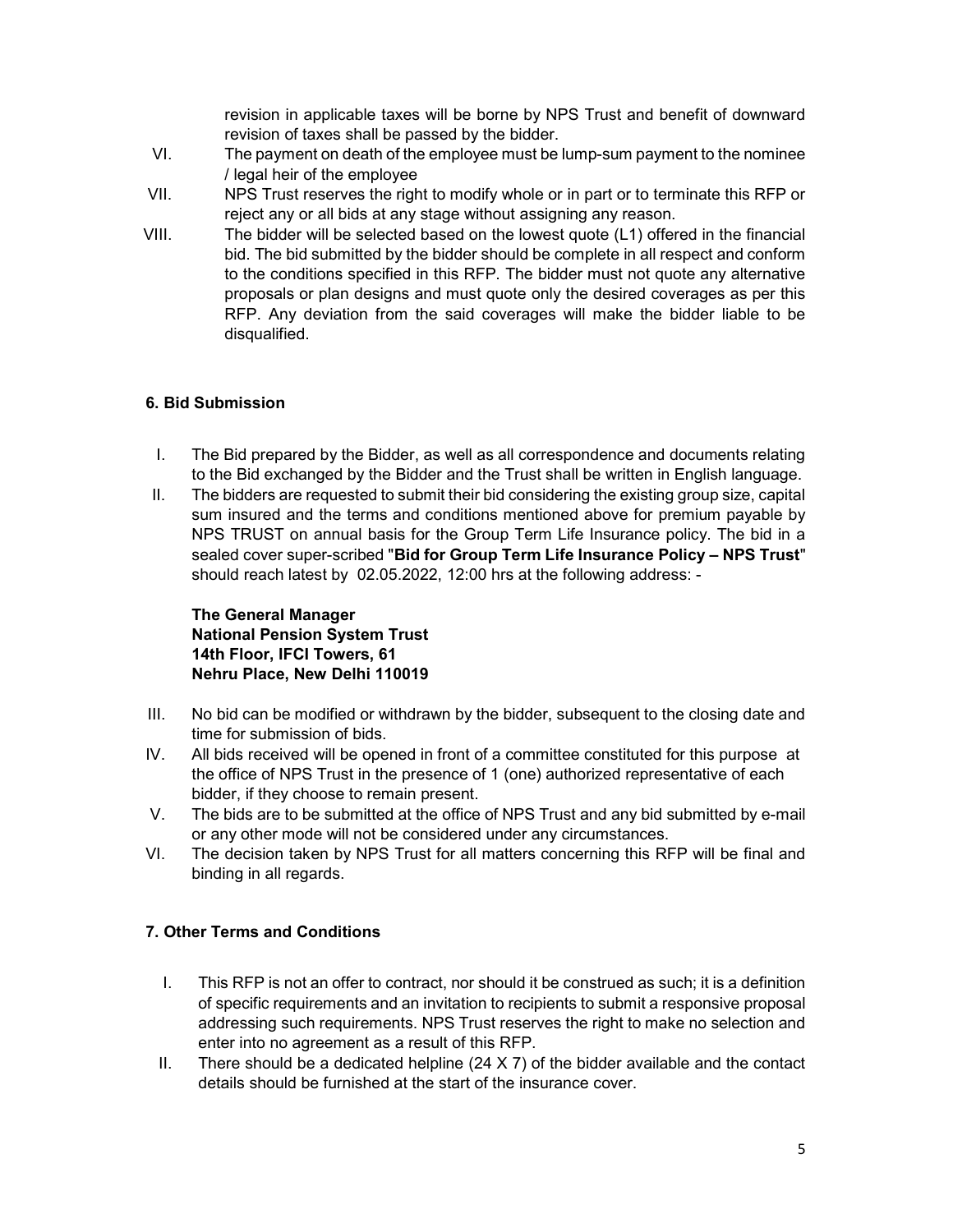- III. In case of claim settlement of the employee, the same should be paid to the nominee / employee within 15 working days from the submission of the claim documents.
- IV. The response time by the bidder should be maximum six hours at any one given instance.
- V. The claim statement is to be furnished by the bidder to NPS Trust on quarterly basis.
- VI. All disputes pertaining to this shall be subject to the exclusive jurisdiction of the courts in New Delhi only.
- VII. The bid shall be valid for a period of 06 months from the due date of submission of bids
- VIII. Bids carrying any erasures / corrections / alterations / incomplete details will not be considered.
- IX. The premium quoted must be in INR only
- X. The bidder shall bear all the cost related to preparation and submission of bids
- XI. The bidder warrants that:
	- a. All information contained in the bidder's response is true, accurate and complete and not misleading in any way.
	- b. No litigation, arbitration or administrative proceeding is presently taking place, pending or to the knowledge of the bidder threatened against or otherwise involving the bidder which could have an adverse effect on its business, assets or financial condition or upon NPS Trust's reputation if the response is successful.
	- c. The bidder will immediately notify NPS Trust of the occurrence of any event, fact or circumstance which may cause a material adverse effect on the bidder's business, assets or financial condition, NPS Trust's reputation or render the bidder unable to perform its obligations under the policy or have a material adverse effect on the evaluation of the responses by NPS Trust.
	- d. The bidder has not and will not seek to influence any decisions of NPS Trust during the evaluation process or engage in any uncompetitive behavior or other practice which may deny legitimate business opportunities to other bidders.
- XII. The name, logo, design and other proprietary rights of the NPS Trust is solely the property of NPS Trust and in no case the bidder shall use the same
- XIII. The successful bidder will not disclose any information provided by NPS Trust or obtained by it during the course of the policy without the prior written consent of NPS Trust except required by any court or under any law for the time being in force.

#### 8. Additional options that the selected insurer should provide to the employees of NPS Trust

- I. The insurer must be flexible to provide the option to the employees to buy term life cover for his / her spouse / family members individually on such terms as the cover is offered to general public. The same is voluntary to the employees of NPS Trust and the insurer can quote the premium to the employees individually for their requirements and NPS Trust will not owe any liability for payment of premium on account of same.
- II. The insurer must be in a position to offer the option to the employees to continue the same or reduced cover in his individual name after he/she leaves NPS Trust on account of resignation / retirement or otherwise on such terms as the cover is offered to general public. The premium can be quoted directly by the insurer to the individual accordingly. The same shall be individual policy with the insurer and NPS Trust will not owe any liability for payment of premium on account of same.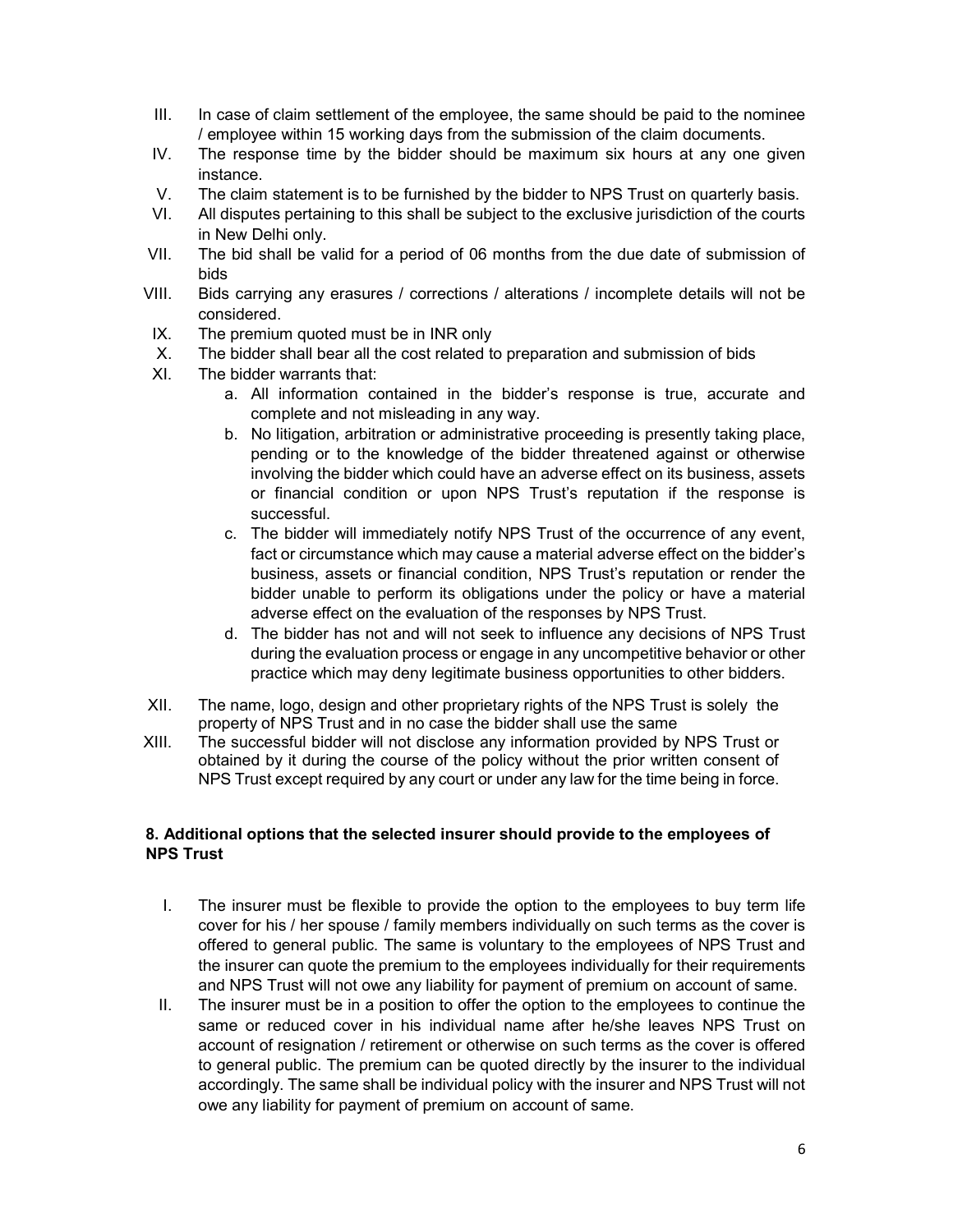## 9. Annexures

Annexure I - Details of Employees for Group Term Life Insurance Policy

| <b>S. No.</b>  | <b>Name of Employee</b> | Date of Birth           | Proposed Sum to be<br>insured(INR) |
|----------------|-------------------------|-------------------------|------------------------------------|
| 1              | Employee No.1           | 27/03/1961              | 2,11,19,370                        |
| $\overline{2}$ | Employee No.2           | 17/10/1975              | 1,64,36,720                        |
| 3              | Employee No.3           | 14/01/1977              | 1,64,36,720                        |
| 4              | Employee No.4           | 07/03/1981              | 1,46,01,420                        |
| 5              | Employee No.5           | 19/03/1985              | 1,46,01,420                        |
| 6              | Employee No.6           | 13/12/1985              | 1,46,01,420                        |
| 7              | Employee No.7           | 10/07/1975              | 1,46,01,420                        |
| 8              | Employee No.8           | 18/09/1993              | 76,89,700                          |
| 9              | Employee No.9           | 19/10/1992              | 76,89,700                          |
| 10             | Employee No.10          | 24/04/1995              | 76,89,700                          |
| 11             | Employee No.11          | 07/07/1995              | 76,89,700                          |
| 12             | Employee No.12          | 06/12/1990              | 76,89,700                          |
| 13             | Employee No.13          | 06/07/1997              | 61,05,230                          |
| 14             | Employee No.14          | 10/10/1993              | 61,05,230                          |
| 15             | Employee No.15          | 27/09/1995              | 61,05,230                          |
| 16             | Employee No.16          | 08/09/1993              | 61,05,230                          |
| 17             | Employee No.17          | 07/12/1992              | 61,05,230                          |
| 18             | Employee No.18          | 22/04/1991              | 61,05,230                          |
| 19             | Employee No.19          | 30/04/1996              | 61,05,230                          |
| 20             | Employee No. 20         | 09/02/1996              | 61,05,230                          |
|                |                         | Total sum to be insured | 19,96,88,830                       |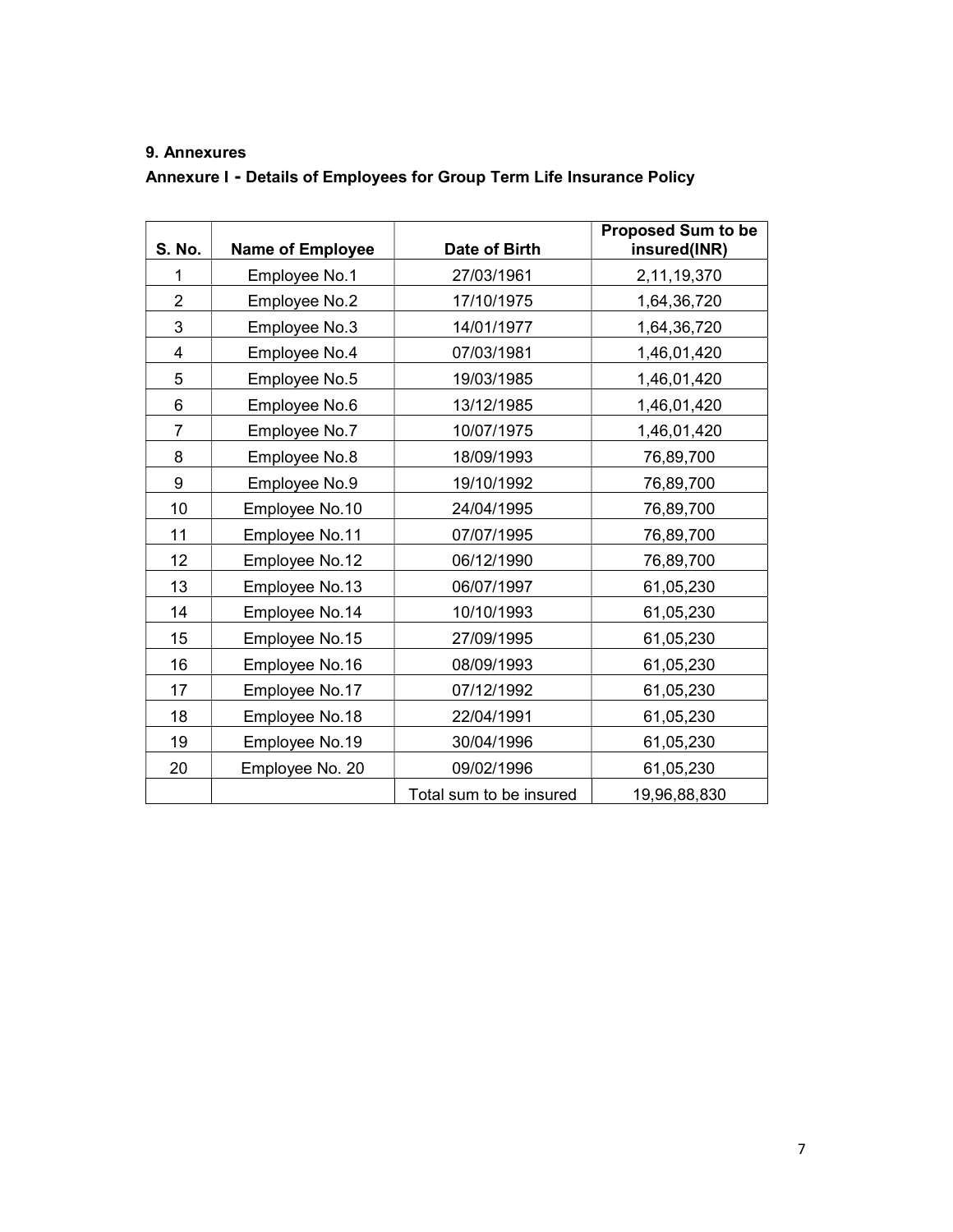#### Annexure II - Format for submitting bid by the bidder

#### A. Basic Details:

| S.No. | <b>Particulars</b>                                                                                                             | <b>Details</b>                                                                                                                                                                  |
|-------|--------------------------------------------------------------------------------------------------------------------------------|---------------------------------------------------------------------------------------------------------------------------------------------------------------------------------|
| 1.    | Name of the bidder (Insurance Company)                                                                                         |                                                                                                                                                                                 |
| 2.    | Complete details of the Office                                                                                                 |                                                                                                                                                                                 |
|       | a) Address                                                                                                                     |                                                                                                                                                                                 |
|       | b) Telephone No.                                                                                                               |                                                                                                                                                                                 |
|       | c) Email ID                                                                                                                    |                                                                                                                                                                                 |
|       | d) IRDAI Registration / License No.                                                                                            |                                                                                                                                                                                 |
|       | e) PAN No.                                                                                                                     |                                                                                                                                                                                 |
|       | f) GSTIN                                                                                                                       |                                                                                                                                                                                 |
| 3     | Name, Designation, Email ID of the primary<br>contact with contact details                                                     |                                                                                                                                                                                 |
| 4     | No. of branch offices in India                                                                                                 |                                                                                                                                                                                 |
| 5     | <b>Financial Information</b><br>Annual net worth (2020-21) in INR Cr.                                                          | Certified copy of Annual<br>Report for the year ended<br>31st March, 2021 along with<br>net worth as on that date<br>duly certified by auditor /<br><b>Chartered Accountant</b> |
| 6     | Bank details for payment of premium:<br>Account Name:<br>Account Number:<br>Bank Name:<br>Branch address:<br><b>IFSC Code:</b> |                                                                                                                                                                                 |

#### B. Financial Bid:

The premium quotation for a capital sum insured of Rs. . . . . . . . . for 20 employees of NPS Trust as per list given as Annexure I of the RFP document is submitted as under;

| S.No. | <b>Particulars</b>   | Amount (in Rs.) |
|-------|----------------------|-----------------|
|       | <b>Basic Premium</b> |                 |
| 2     | $\%$<br>Taxes $@$    |                 |
| 3     | <b>Total Premium</b> |                 |
|       | Amount in words      |                 |

#### C. Declaration

a. I/we have carefully read and understood all the terms and conditions of the RFP document and hereby accept the same.

b. The information furnished above is true and authentic to the best of knowledge and belief.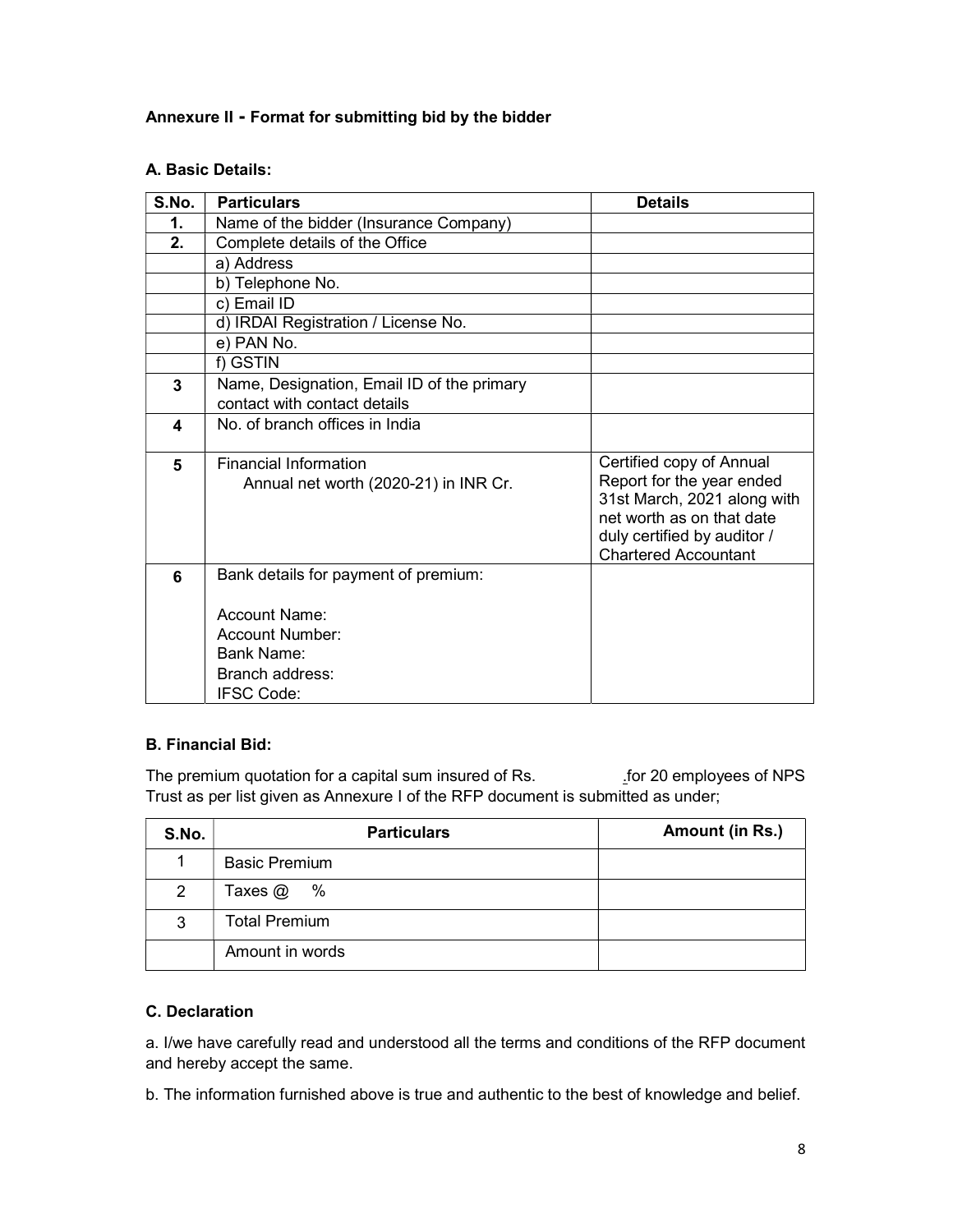c. There is no case / dispute with the Police / Court / IRDA / SEBI / PFRDA / Regulatory authorities against the proprietor / firm / partner/company/Directors.

d. Neither the bidder nor any of its partner/Directors have been suspended / delisted / blacklisted by any other Govt. Ministry / Department / Public Sector Undertaking / Regulators / Court during the immediately past 3 years.

e. Neither the bidder nor any of the partners/ directors are involved in any scam nor any disciplinary proceedings are settled during the immediately past 3 years or proceedings thereof are pending for adjudication.

f. The bidder has been underwriting Group Term life insurance policy in India for the last five years.

g. The bidder has a Minimum Claim Settlement Ratio of 90% during the immediately preceding 3 financial years

g. The bidder hereby undertakes and confirms that the scope of work (insurance cover) has been understood properly and it shall comply with the terms of engagement.

#### Authorized Signatory

Designation:

Name:

Date:

Place: